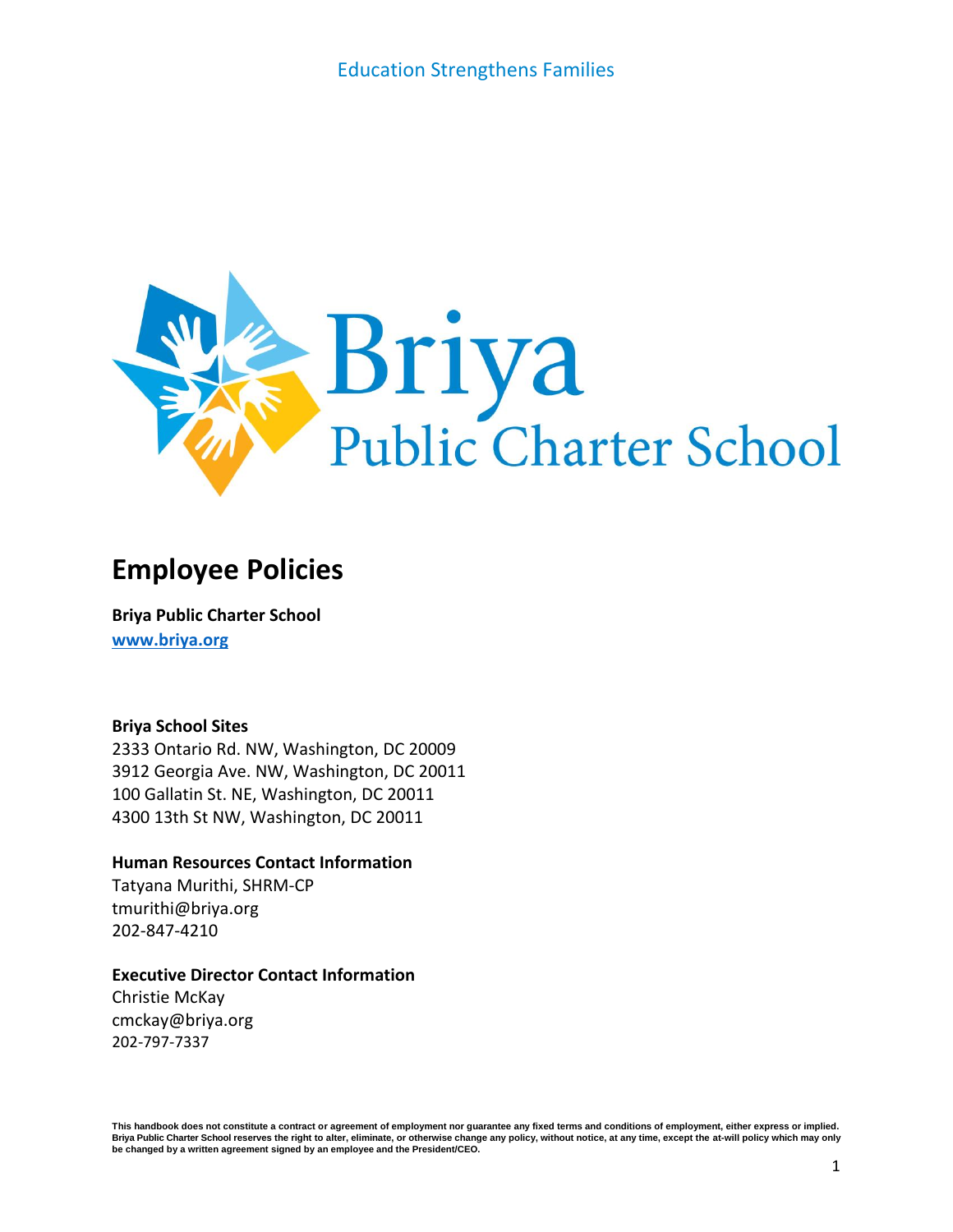# **Board of Trustees**

Board Chair: Daniela Grigioni-Carozza, [daniela.carozza@gmail.com](mailto:daniela.carozza@gmail.com) Board Vice Chair: Doris Garay, [dorisgaray2@gmail.com](mailto:dorisgaray2@gmail.com) Board Secretary: Flor Buruca, [florburuca@gmail.com](mailto:florburuca@gmail.com) Board Treasurer: Nick Sheth, [nusheth@gmail.com](mailto:nusheth@gmail.com) Board members: Bill Bletzinger, Thomas Gerkin, Brenda Martinez, Judy Mortrude, Alejandra Sandoval, Cara Sklar, Ji Sung Yang

# **Employment Policies**

#### **Equal Employment Opportunity (EEO)**

Equal Employment Opportunity has been, and will continue to be, a fundamental principle at Briya. Briya's policy is intended to provide equal employment opportunity to all qualified applicants and Employees regardless of their race, color, religion, sex, age, national origin, physical or mental disability, sexual orientation, gender identity or expression, personal appearance, marital status, political affiliation, family responsibilities, genetic information, matriculation, military/veteran status, status as a special disabled veteran, or any other characteristic protected by applicable law. This policy applies to all policies and procedures relating to recruitment and hiring, training, promotion, compensation, benefits, transfer, layoff, termination and other terms and conditions of employment. Employment decisions at Briya are based upon relevant criteria, including an individual's performance, capabilities, qualifications, training, experience, and suitability.

Briya will reasonably accommodate an individual's physical or mental disability as required by law. The School also will reasonably accommodate an individual's religious obligations as required by law. Additionally, in compliance with D.C. and Maryland law, if a pregnant Employee requests an accommodation for a disability caused or contributed to by the pregnancy, Briya will explore reasonable accommodations, including leave, with the pregnant Employee, and it will endeavor to provide a reasonable accommodation unless doing so would impose an undue hardship on Briya. Briya will also provide accommodations to Employee's whose ability to perform their job is affected by childbirth, breastfeeding, or any related medical condition unless doing so would impose an undue hardship on Briya. Requests for accommodations should be made to the Human Resources Department. Briya prohibits retaliation against any Employee with a pregnancy-related disability who seeks a reasonable accommodation under this policy.

If an Employee or applicant feels he or she has been subject to behavior that violates this EEO policy, please contact the Human Resources Department.

All Employees are expected to follow and support this policy. Any Employee violating this policy may be subjected to disciplinary action up to and including immediate discharge.

This handbook does not constitute a contract or agreement of employment nor quarantee any fixed terms and conditions of employment, either express or implied. Briya Public Charter School reserves the right to alter, eliminate, or otherwise change any policy, without notice, at any time, except the at-will policy which may only **be changed by a written agreement signed by an employee and the President/CEO.**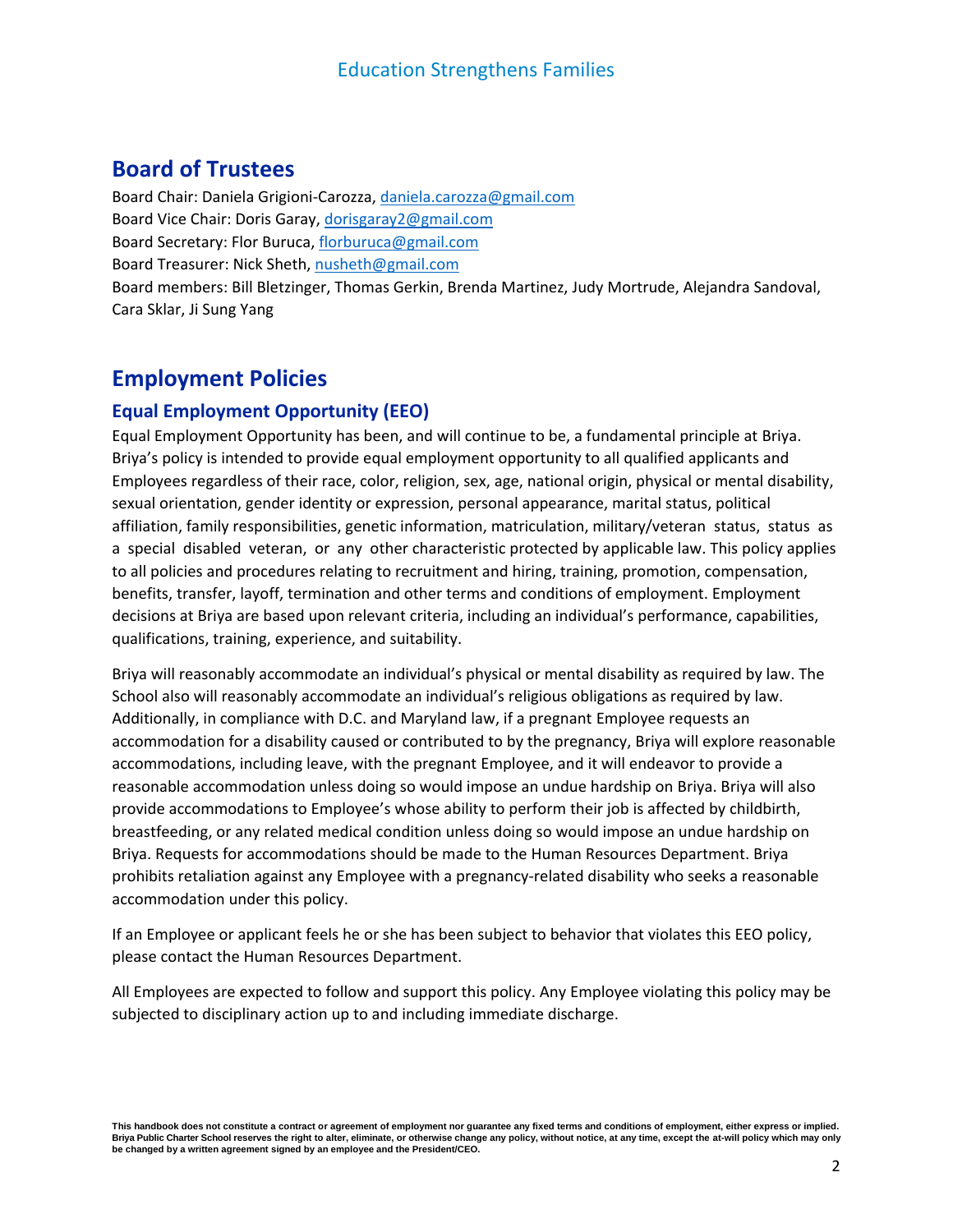# **Prohibition on Discrimination and Harassment**

### **General Harassment and Discrimination**

Briya strives to provide a work environment in which all Employees can work together comfortably and productively, with respect and dignity, free from harassment and discrimination. The School prohibits the harassment of or discrimination against any of its employees based on an individual's race, color, religion, age, sex, gender identity or expression, marital status, national origin, military/veteran status, disability, personal appearance, sexual orientation, political affiliation, family responsibilities, genetic information, matriculation, or any other characteristic protected by applicable law. To provide a comfortable work environment for all its Employees, the standards set by the School may be higher than those that are legally required. These standards apply not just to what occurs at the School's facilities, but anywhere a work-related function or activity is taking place.

Prohibited conduct includes, but is not limited to, epithets, slurs, derogatory comments or jokes, intimidation, negative stereotyping, threats, assault or any physical interference with the Employee's normal work or movement. Such prohibited conduct may also include written or graphic material placed on walls, bulletin boards or elsewhere on the School's premises, included in email, or circulated in the workplace that denigrates, shows hostility or aversion toward an individual or group because of the characteristics identified above. While such behavior, depending on the circumstances, may not be severe or pervasive enough to create a hostile work environment, it can nonetheless make co-workers uncomfortable. Accordingly, such behavior is inappropriate and may result in disciplinary action, up to and including termination of employment, regardless of whether it is unlawful.

#### **Sexual Harassment and Unwelcome Sexual Conduct**

Briya's is also committed to providing a workplace free of sexual harassment and other unwelcome sexual conduct. Sexual harassment is defined as unwelcome sexual conduct that creates an offensive or hostile working environment or unwelcome sexual conduct that is made a condition of working at the School. Sexual harassment may occur between people of the same or opposite sex.

Examples of conduct that the School prohibits include but are not limited to:

- Verbal harassment (e.g., sexual requests, comments, jokes, slurs);
- Physical harassment (e.g., physical contact or blocking movement); and
- Visual harassment (e.g., posters, gestures, cartoons, e-mails or drawings of a sexual nature).

#### **Retaliation**

Briya does not tolerate any retaliation against an employee who has reported sexual or other harassment or discrimination. This no-retaliation policy applies whether the complaint of harassment or discrimination is ultimately determined to be well founded or unfounded. All employees and managers are especially prohibited from taking any adverse employment action against anyone in retaliation for reporting a good faith claim of unlawful harassment or discrimination.

If you feel that you have been retaliated against in violation of this policy, you should report the matter promptly to management in the same manner as any other form of harassment or discrimination.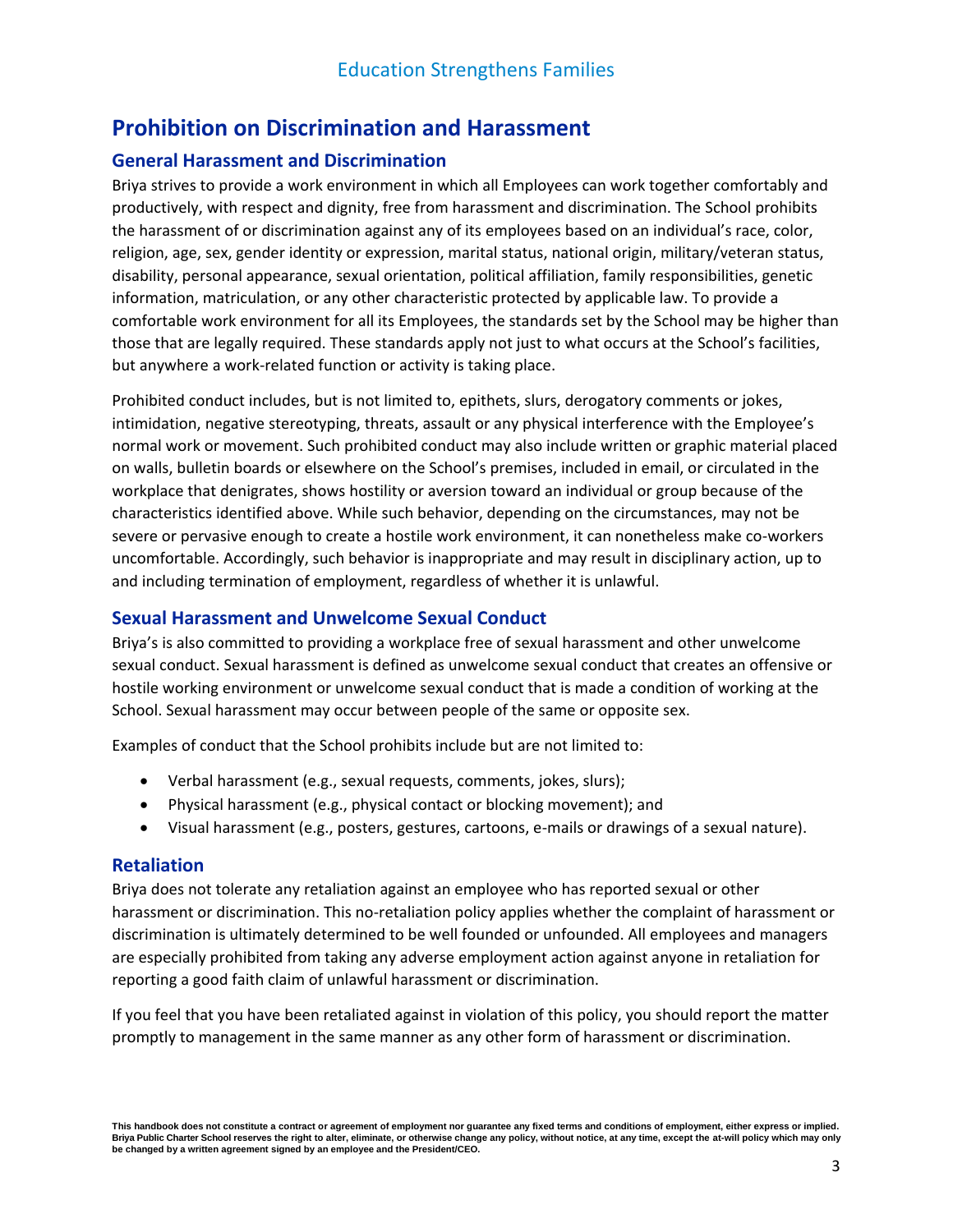### **Complaint Procedure**

If you believe that you have been subject to discrimination or harassment, or if you have witnessed discrimination or harassment directed toward another person, you are encouraged to make your unease and/or disapproval directly and immediately known to the offending employee, so long as you do not feel that your physical safety is in immediate danger. As the reporting employee you must immediately report the incident to your immediate supervisor and the Human Resources Department. All incidents of discrimination or harassment must be reported regardless of the seriousness. A supervisor or manager who receives any form of discrimination or harassment complaint – whether it is oral or in writing, formal or informal – and any supervisor or manager who witnesses discrimination or harassment, must immediately contact the Human Resources Department so it can be investigated in a timely and confidential manner. The Human Resources Department may request that such supervisor or manager participate in an investigation of the matter. If the Human Resources Department is involved in the reported conduct, then the Employee/supervisor/manager should report such conduct to the School Executive Director.

Briya will investigate any such report as appropriate, and will take whatever corrective action is deemed necessary, including disciplining or discharging any individual who is believed to have violated these prohibitions against harassment, discrimination and retaliation. All employees have an obligation to cooperate fully in any investigation and to provide complete and accurate information. Failure to cooperate or to provide complete and accurate information will result in disciplinary action up to and including termination of employment.

### **Knowingly False Complaints**

A knowingly false complaint of harassment or discrimination – as opposed to complaints that, even if erroneous, are made in good faith – may result in disciplinary action up to and including termination of employment.

### **Compliance Hotline**

Mary's Center utilizes Lighthouse Services Inc. to provide all employees with access to an anonymous compliance hotline for reporting possible compliance violations. The purpose of the service is to ensure that any employee wishing to submit a report can do so anonymously and without fear of retribution. Lighthouse Services provides a toll-free number, along with several other reporting methods, all of which are available 24 hours a day, seven days a week for use by employees.

#### **Telephone:**

- English: 844-490-0002
- Spanish: 800-216-1288

**Website:** [www.lighthouse-services.com/maryscenter](http://www.lighthouse-services.com/maryscenter)

**Email:** [reports@lighthouse-services.com](mailto:reports@lighthouse-services.com) (must include a copy of name with report)

**Fax:** 215-689-3885 (must include a copy of name with report)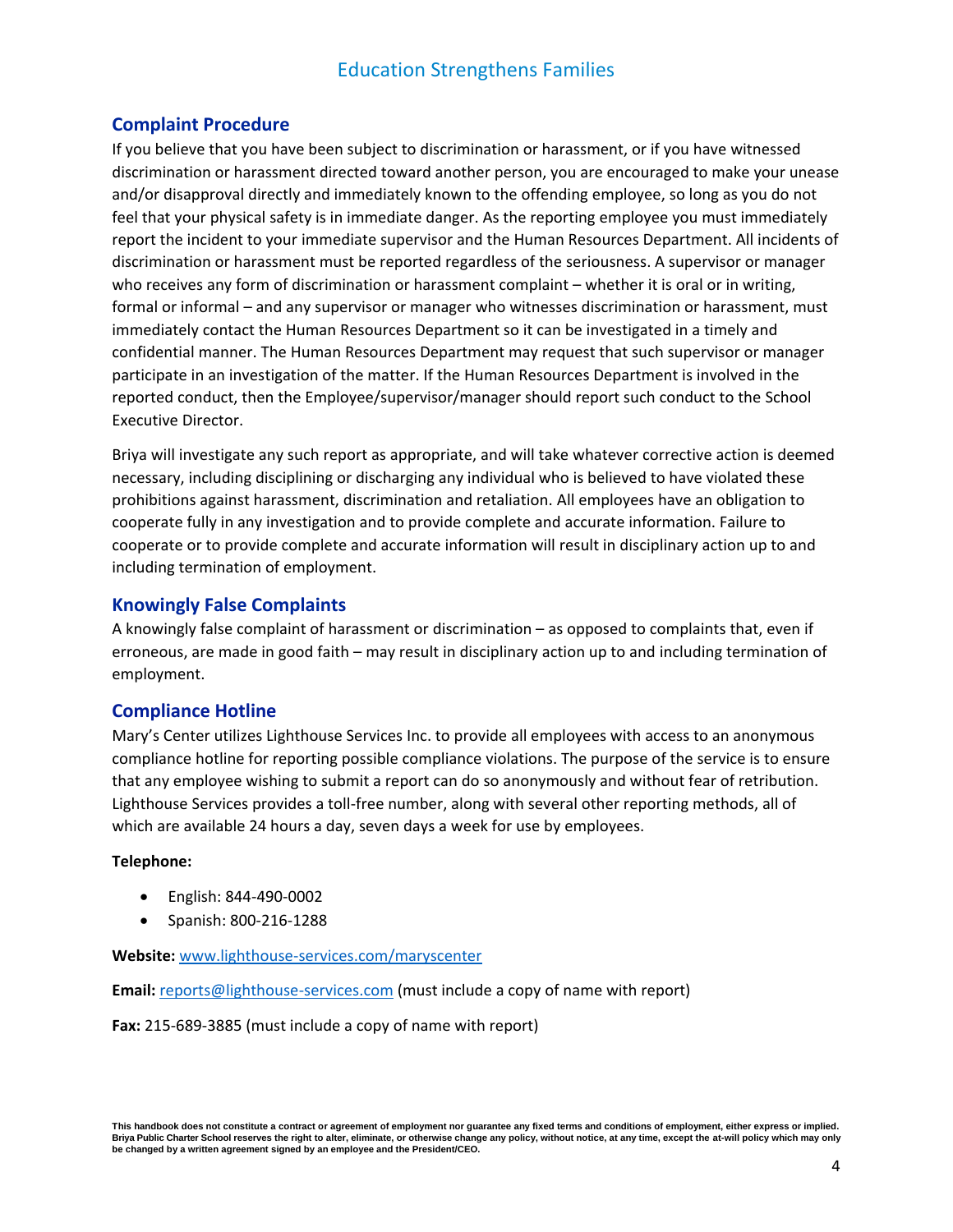# **Drug-Free and Alcohol-Free Workplace**

Employees are expected to maintain the highest professional standard when conducting company business. Consumption or being under the influence of alcoholic beverages or drugs during working hours or the unlawful manufacture, distribution, dispensing, possession, or use of drugs is detrimental to this goal. Alcohol and substance abuse is a danger to users, other Employees, and Briya participants. Such abuse impairs the health and judgment of the user and is a threat to the safety of other Employees and participants.

Briya is committed to providing an alcohol-free and drug-free work environment at all company locations. Briya is also committed to providing assistance to Employees who voluntarily seek help with alcohol and/or substance abuse problems. If you believe you need help with such problems, you are encouraged to contact your supervisor or a Human Resources representative.

#### **Drug Testing**

At its discretion, Briya reserves the right to require drug testing to its Employees at pre-employment, at hire, and during employment at anytime to ensure the safety of its staff members, patients, participants, and the members of the general public.

#### **Drug and Alcohol Policy**

Briya has a vital interest in maintaining a safe and efficient working environment. Employees who work while under the influence of drugs or alcohol present a safety hazard to themselves and their coworkers. Moreover, the presence of drugs or alcohol in the workplace limits our ability to perform at the highest levels and provide the best possible service. Accordingly, the School is committed to maintaining a drug free environment. The following conduct is prohibited and may result in disciplinary action up to and including termination, even for a first offense:

- Possession, transfer, sale, use or solicitation of drugs on School property (including the parking lot and adjacent areas) or during working hours.
- Possession or use of alcohol on School property (including adjacent areas) or during working hours, unless specifically authorized by management.
- Reporting to work or being present at work while being intoxicated or impaired by alcohol or drugs.
- Reporting to work or being present at work with a detectable amount of any drug in the Employee's body.
- Abuse of prescribed drugs. Prescribed drugs will be allowed only when taken in accordance with a physician's prescription, and where such use will not adversely affect the ability of an individual to properly and safely perform his or her duties. Abuse of prescribed drugs will not be tolerated and will be treated in the same fashion as use of other drugs.
- Under no circumstances should company funds be used to purchase drugs or alcohol.
- Pressure to consume drugs or alcohol by a supervisor or other coworkers should be reported to the Human Resources Department immediately.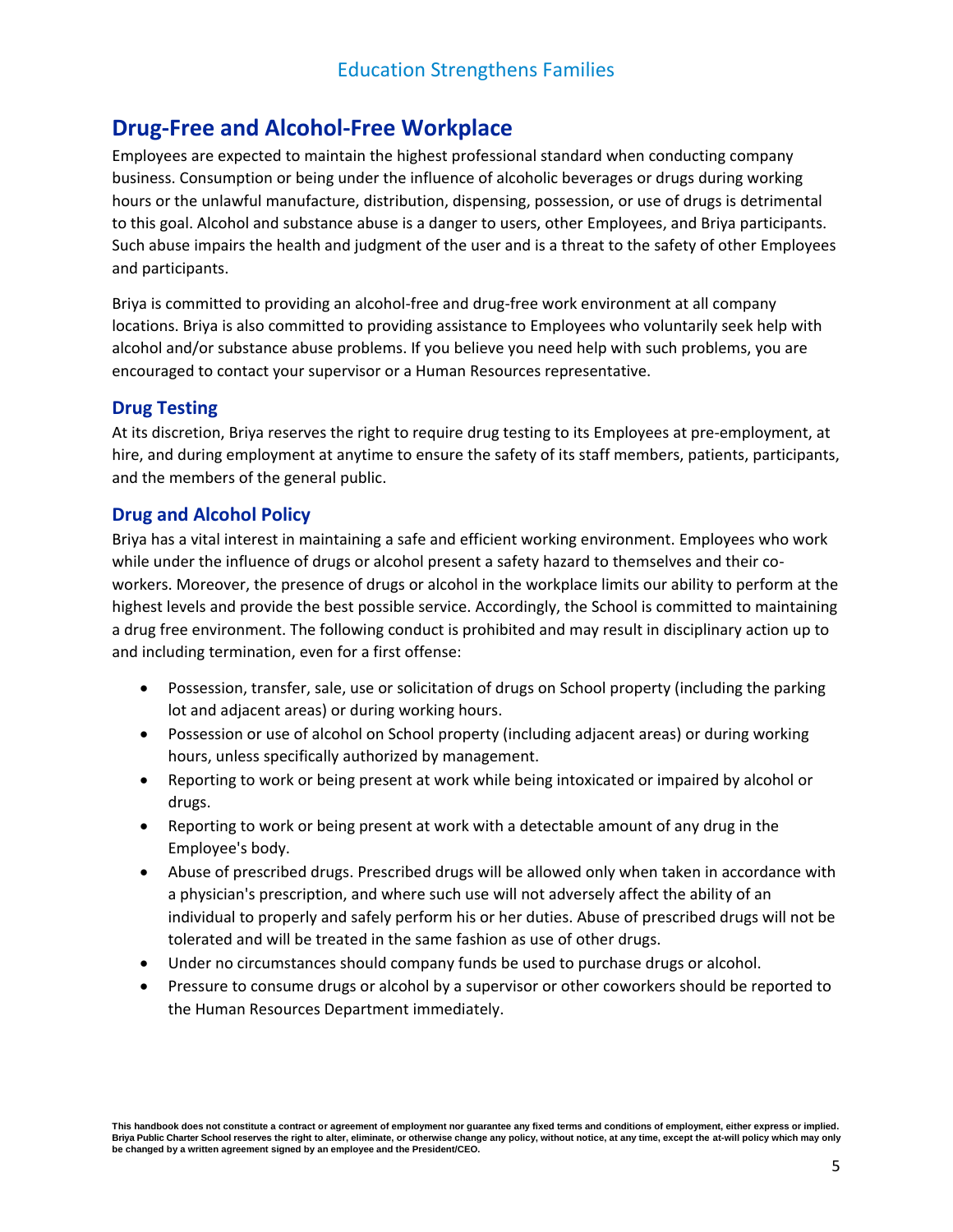### **No Smoking Policy**

Briya has a vital interest in maintaining a healthy and safe environment for its Employees, participants, guests and visitors. In accordance with this interest and the law of the District of Columbia, smoking is prohibited at all Briya locations.

# **Anti-Fraud and Whistleblower Policy**

Fraud is defined as any unsafe, dishonest, or illegal act or the intentional, false representation or concealment of a material fact for the purpose of misleading another to act upon it to cause harm to Briya Public Charter School (Briya) or to Employees of Briya.

As stewards of the financial and other resources of Briya, each employee has the responsibility for preventing fraud and safeguarding those assets. It is the policy of Briya that each employee is responsible for the prevention, detection, and reporting of fraudulent or potentially fraudulent activities. Whistleblower protections are in place to maintain the confidentiality of the reporting employee and to guard against retaliation.

#### **Fraud Prevention**

The prevention of fraud requires each employee to be alert and vigilant in the performance of his or her job responsibilities. Each employee is expected to:

- Act with honesty, integrity and the promotion of ethical behavior.
- Believe that fraud is possible and that you can identify it.
- Become familiar with Briya's system of internal controls and the policies in place to ensure the safeguarding of assets and to understand your role, such as:
	- $\circ$  Signature authority limits, which relate to Requests or Proposals, contracts, purchase orders, invoices, expense reports, and any documents that obligate Briya's resources – both financial and human.
	- o Technology and Equipment Use Policy
	- o Copyrights, Royalties, Patents Policy
	- o Transportation Expense and Travel Expenses Policy
	- o Consulting Policy
	- o Other policies in the Employee Handbook
- Identify assets for which you have responsibility including budgets, intellectual property, office supplies, computers, petty cash, amounts collected as revenue, inventoried items etc.
- Ask yourself questions, with regard to the following:
	- $\circ$  If these assets were to be misused or misappropriated, how would I know?
	- o What controls exist to prevent or detect inappropriate use or loss?
	- o What additional controls are necessary to safeguard these assets?
- Ensure adherence to the background check (i.e. criminal, financial, and professional) and other hiring policies and procedures of Briya and support the school's efforts to hire honest employees.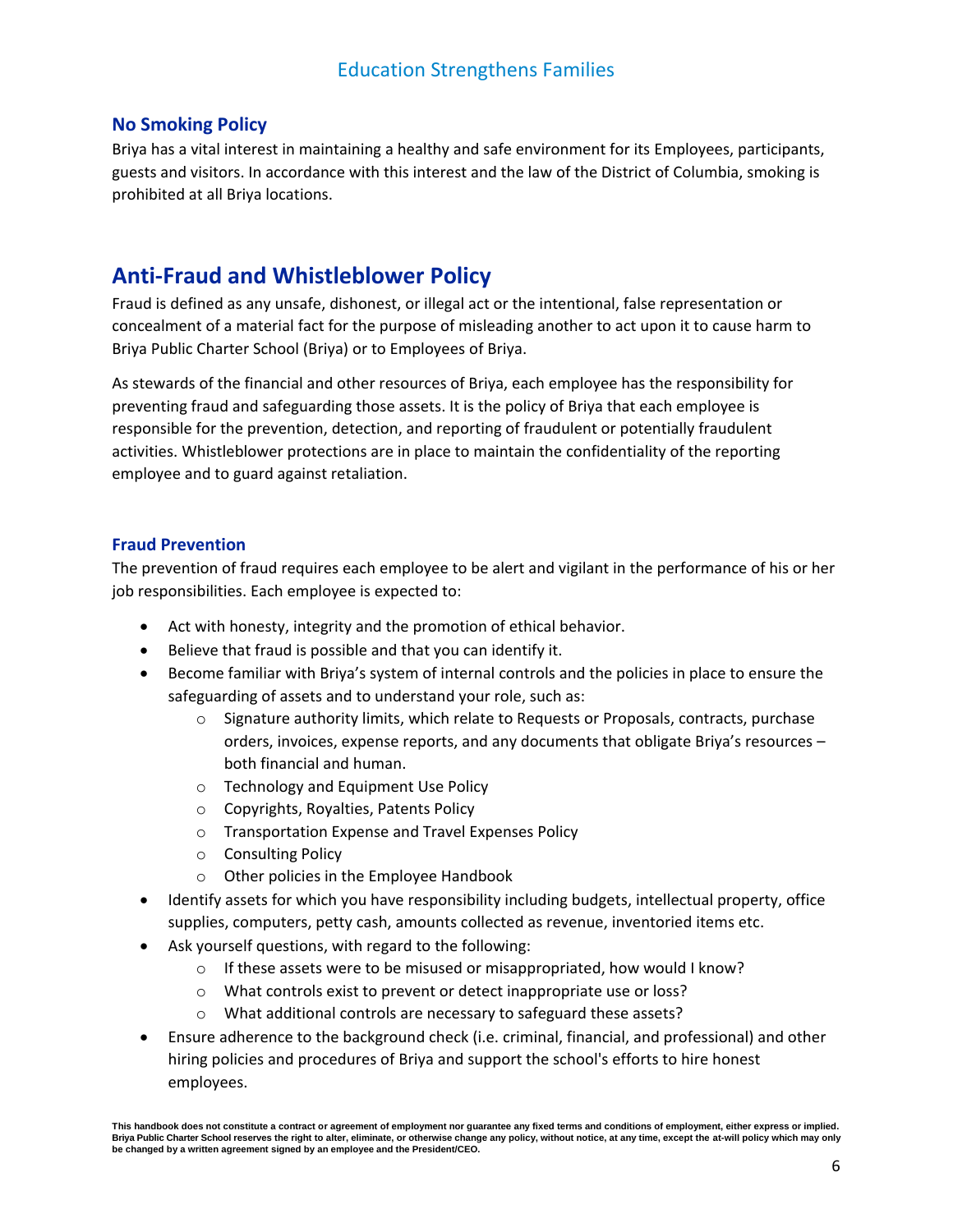- Establish a positive control environment by ensuring that all employees are aware of your attention to potentially fraudulent activities and aware of their responsibilities to prevent fraud.
- Ensure that the following actions are taken:
	- $\circ$  Maintain a positive work environment, Report and account for all revenues generated and all expenditures incurred in the financial accounting system of Briya.
	- o Make no false or artificial entries in the accounting records for any reason
	- $\circ$  Make no payments in the name of Briya for any purpose other than that described by the documents supporting the payment.
	- o Do not use Briya funds or assets for unlawful purpose
	- $\circ$  Use good judgement when expending Briya funds for reimbursable travel costs, etc. to ensure value received for each expenditure.
	- $\circ$  Do not engage in false advertising, deceptive marketing practices or other misleading representations.
	- $\circ$  Do not establish any bank or investment accounts in the name of Briya without express permission from the Executive Director.
	- o Record all transactions for accurate financial statement preparation.

#### **Fraud Detection**

To detect fraud, each employee must be aware of actions constituting fraud, which may include, but are not limited to:

- Forgery or alteration of any document or account belonging to Briya
- Dishonest reporting, on timesheets, of Briya activities
- Forgery or alteration of a check, bank draft, or any other financial document
- Misappropriation of funds, securities, supplies or other assets for non-program use or for personal use
- Impropriety in the handling or reporting of money or financial transactions, including the handling of customer credit card information, check copies, etc.
- Fraudulent financial reporting, billing for services not performed or for goods not delivered
- Participation in private inurnment (using Briya's name or resources for personal gain)
- Disclosing confidential and proprietary information to outside parties, Accepting or seeking anything of material value (i.e. in excess of \$100) from contractors, vendors, or persons providing services/materials to Briya
- Destruction, removal or inappropriate use of records, furniture, fixtures, and equipment without the appropriate permission
- Any similar or related inappropriate or dishonest conduct

If there is any question as to whether an action constitutes fraud, contact either the Executive Director or the Chair of the board.

#### **Honorariums**

Briya staff may accept honorariums for services provided external to Briya sanctioned activities. It is expected that all time spent on such activities shall not be charged to Briya, or Briya projects.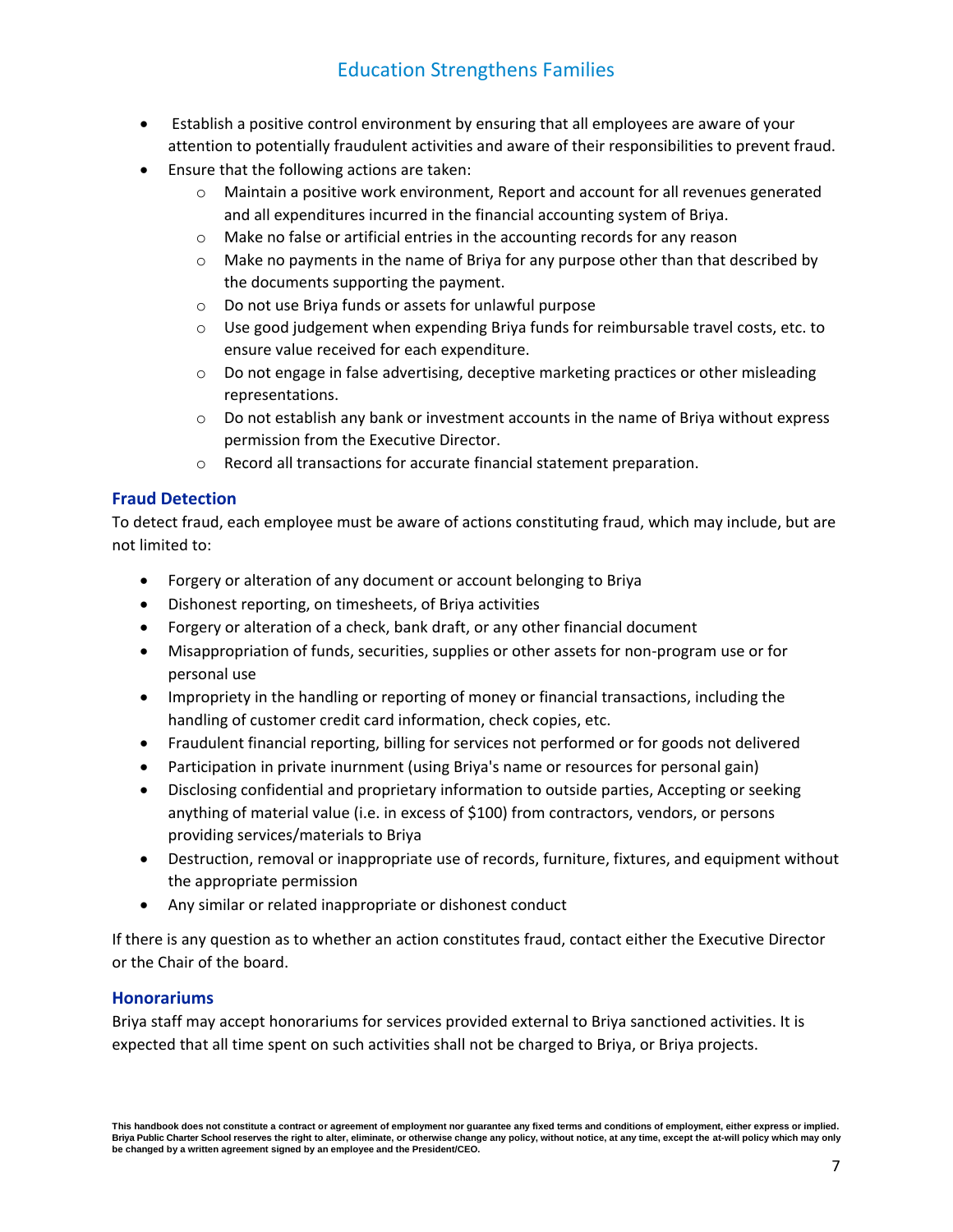#### **Fraud Reporting**

In the event of an alleged incident of fraud, each employee is responsible for acting as a whistleblower by immediately bringing the information to the following confidential resources:

- 1. his/her immediate supervisor or
- 2. Executive Director or
- 3. the Chair or the Secretary or Treasurer of the Board.

Employees must exercise caution and sound judgment to avoid baseless allegations, which are those made with reckless disregard for their truth or falsity. An employee who intentionally files a false report of wrongdoing will be subject to discipline up to and including termination. In addition, Employees who are aware of fraud and fail to report it may face personal action up to and including dismissal.

The whistleblower should NOT contact the suspected individual in an effort to determine facts or demand restitution. The whistleblower should NOT discuss the case, facts, suspicions, or allegations with anyone, unless specifically asked to do so by the Executive Director. The whistleblower is not responsible for investigating the activity or for determining fault or corrective measures; appropriate management officials are charged with these responsibilities.

- 1. The party receiving the information will treat it as confidential, but will share it with the Executive Director, the Chair of the Board, or the Secretary or Treasurer of the Board to ensure prompt action. The following actions may then be taken by Briya's management as the situation warrants: Notification to the Board Chair, Treasurer and Finance Committee.
- 2. Investigation by the Executive Director, the Board Chair, and the Secretary and Treasurer of the Board

Based upon the results of the investigation, the Briya may:

- Contact legal counsel.
- Undertake appropriate personnel action which may include restitution, suspension, or termination.
- Implement/Enhance relevant control systems.
- Conduct training of Briya staff as appropriate.

The member of Briya's management performing the investigation shall have full access to:

- All company records and premises
- All or any portion of the contents of files, desks, cabinets, and other storage spaces without prior knowledge or consent of any individual who may use any such items or facilities

Dishonest actions will not be tolerated and violators may be discharged and/or referred to the appropriate authorities. Restitution may be required. This policy will be applied, as appropriate, to all Employees regardless of position/title, length of service, or relationship to Briya.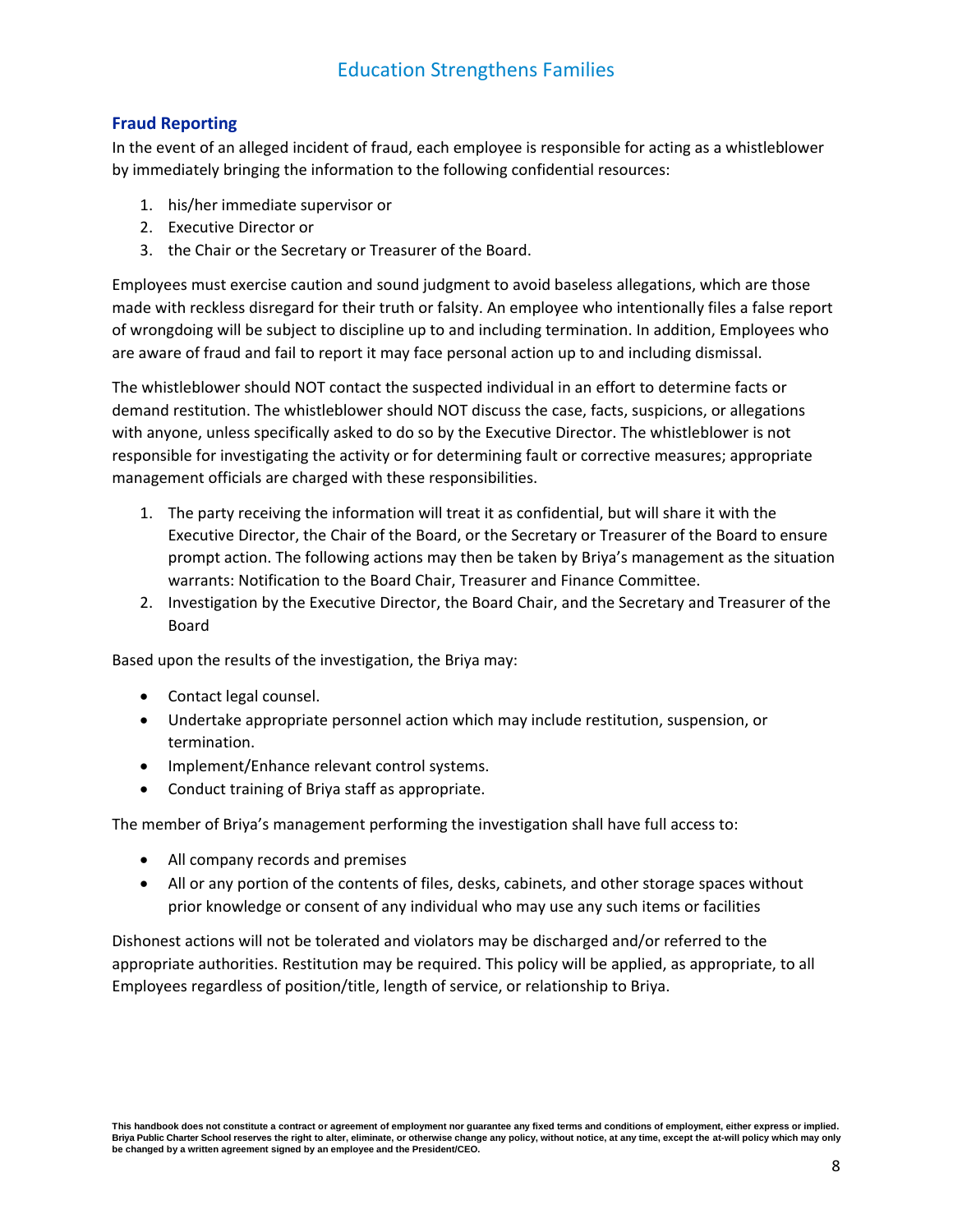#### **Whistleblowers Protections**

Whistleblower protections are provided in two important areas -- confidentiality and against retaliation. Insofar as possible, the confidentiality of the whistleblower will be maintained. However, an Employee's identity may have to be disclosed to conduct a thorough investigation, to comply with the law and to provide accused individuals their legal rights of defense.

Briya will not retaliate against a whistleblower. This includes, but is not limited to, protection from retaliation in the form of an adverse employment action such as harassment, termination, compensation decreases, or poor work assignments and threats of physical harm. Any whistleblower who believes he/she is being retaliated against must file a written complaint with the Executive Director, the Board Chair, the Board Secretary, or the Board Treasurer immediately. A proven complaint of retaliation shall result in a proper remedy for the person harmed and the initiation of disciplinary action, up to and including dismissal, against the retaliating person. The right of a whistleblower for protection against retaliation does not include immunity for any personal wrongdoing that is alleged and investigated.

Questions related to the interpretation of this policy should be directed to the Executive Director or the Board Chair.

### **Complaint Resolution Process**

A complaint may include grievances concerning items such as wages, rates of pay, hours of employment or other conditions of employment, or any application or interpretation of any of Briya's personnel policies or procedures, including discrimination against an employee, which has not been resolved satisfactorily in an informal manner between the employee and immediate supervisor. Prior to initiating the formal, written complaint, the employee should attempt to resolve the grievance informally with his or her supervisor. If such effort fails, the grievance shall be processed pursuant to the following procedures:

- 1. Within ten working days from the occurrence of the matter on which a complaint is based, an employee may file a written grievance with her immediate supervisor on a form provided for that purpose. The supervisor must respond in writing within ten working days of receiving the written grievance.
- 2. If the employee is not satisfied with the written response of the supervisor, he or she has five working days from receipt of the supervisor's response to appeal the grievance to the School Leader. The School Leader must respond in writing within ten working days of receiving the written appeal.
- 3. If the employee is not satisfied with the response of the School Leader, he or she may, within ten working days of receipt of the School Leader's written response, file a written notice of appeal with the Staff liaison of the Board of Trustees (See contact information below) which shall state the reasons for the appeal. The Board of Trustees shall appoint a review committee consisting of three members of the board. The review committee shall thoroughly review the appeal and submit its conclusions to the Chair of the Board and to the employee in writing. The decision of the review committee shall be final and binding.

This handbook does not constitute a contract or agreement of employment nor quarantee any fixed terms and conditions of employment, either express or implied. Briya Public Charter School reserves the right to alter, eliminate, or otherwise change any policy, without notice, at any time, except the at-will policy which may only **be changed by a written agreement signed by an employee and the President/CEO.**